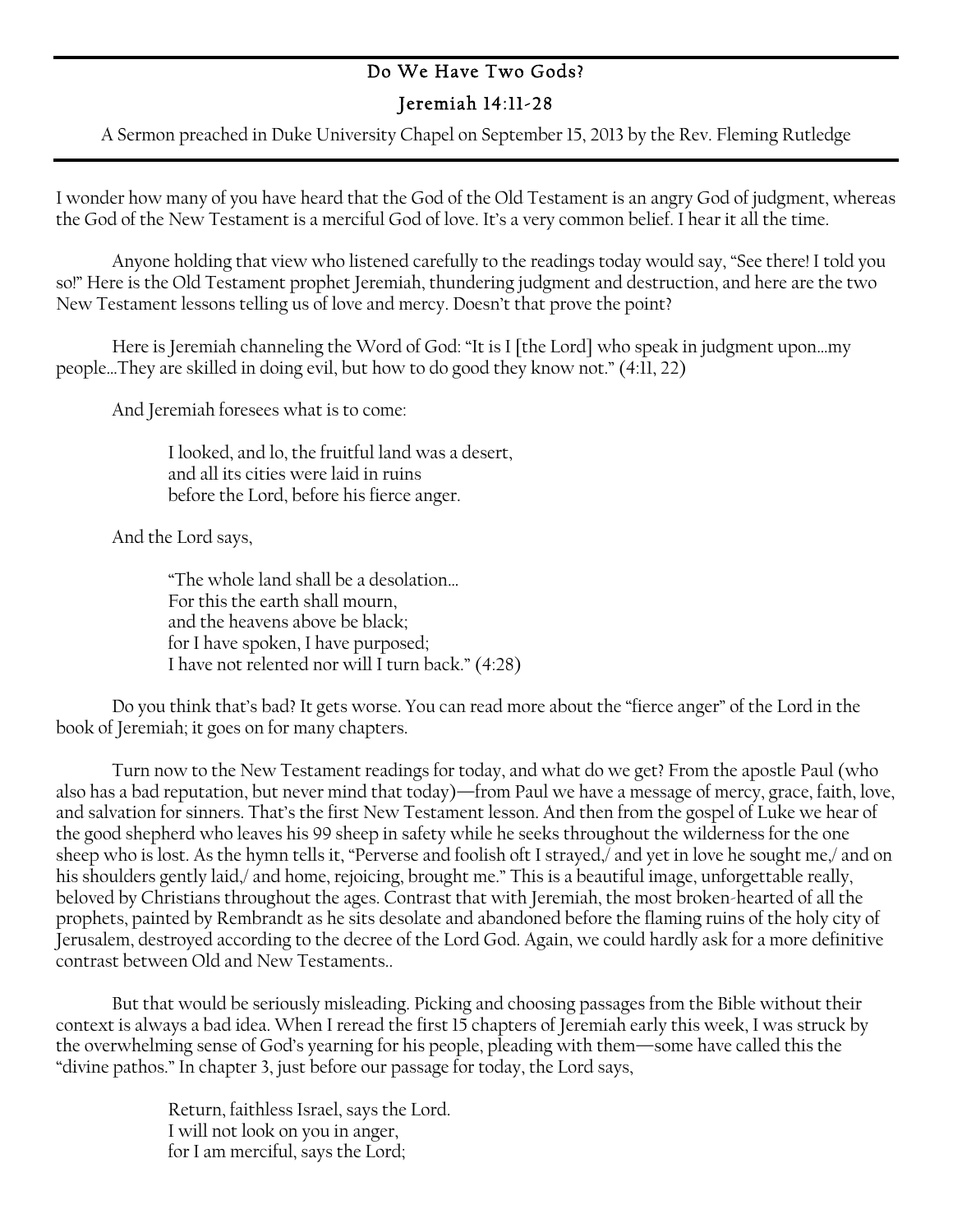I will not be angry for ever. (3:12)

And just a few lines later the Lord speaks of his people in these words:

"I thought how I would set you among my sons, and give you a pleasant land, the most beautiful inheritance of any nation, And I thought you would call me, 'My Father,' and would not turn from following me. But like a woman unfaithful to her husband, so have you been faithless to me, O house of Israel, says the Lord"

I think you can hear the longing, the sadness, in those lines—the sadness and grief of a parent or loving husband whose child or spouse has gone astray. If all you know of Jeremiah is chapter 4, which we are reading today, you won't hear that note of grieving love. It's just "fierce anger" all the way. But this isn't anger the way you and I think of anger, as a human emotion. The wrath of God in the Bible isn't an emotion. It's God's implacable, relentless opposition to everything that thwarts his loving and merciful purposes. Let's try to think of an example. Isn't the trade in narcotics an unmitigated evil? Don't you hate it? In Steven Soderbergh's excellent movie, *Traffic*, Michael Douglas plays a judge from Ohio who is tapped by the president of the United States to be the head of the national "war on drugs." Shortly after his appointment, his teenage daughter, an honor student, goes to one of those unsupervised parties where the parents are out of town and the kids take over the house. At this gathering, crack cocaine is passed around. The daughter tries it, likes it, and soon becomes addicted. Her father, seeking his lost sheep, finds her in the company of the worst of the worst, the narcotics underworld. Is there anyone who cannot identify with this? Wouldn't you want to strangle the dealers who prey upon children?

In Cormac McCarthy's book *No Country for Old Men* (the book is a lot better than the movie, even if the movie did win the Oscar), the moral center is with Sheriff Bell, who is valiantly but fruitlessly struggling to contain the drug traffic on the Mexican border. Sheriff Bell is a sort of homespun theologian. He says this: "I think if you were Satan and you were settin around tryin to think up somethin that would just bring the human race to its knees what you would probably come up with is narcotics."

Did you perhaps think that Satan was only in the Old Testament? On the contrary, it's the *New* Testament that's full of references to Satan. Jesus is depicted in all four Gospels as being in a contest with demonic powers from the first day of his ministry to the last. That doesn't appear in today's New Testament readings, but the evangelist Luke refers to Satan (or the devil, or demons) at least 25 times. A few Sundays ago we heard the story about the woman who had been bent double for 18 years. When Jesus healed her, it was the Sabbath, so the usual suspects complained. The Lord speaks to them in a tone of unmistakable anger, calling them hypocrites and saying, "Should not this woman, a daughter of Abraham whom Satan bound for eighteen years, be loosed from this bond on the sabbath day?" (Luke 13:16) That's the wrath of God at work. It's not just dear sweet non-judgmental Jesus who heals people. He's engaged in mortal combat with Enemy powers. The good shepherd has to drive away the wolves.

And by the way, where does the image of the good shepherd come from? Jesus didn't just make it up. It's from the Old Testament, not only the 23<sup>rd</sup> Psalm but also from many other Old Testament books. Jeremiah writes in chapter 31, "Hear the word of the Lord, O nations…He who scattered [his people] will gather them, and will keep them as a shepherd keeps his flock. For the Lord has ransomed [his people], and has redeemed them from hands too strong for them." (31:10-11)

In the Old Testament as well as the New, the people of God are shown as being in bondage to powers too strong for them. The wolves are active everywhere. But its not always so clear who the wolves are. In the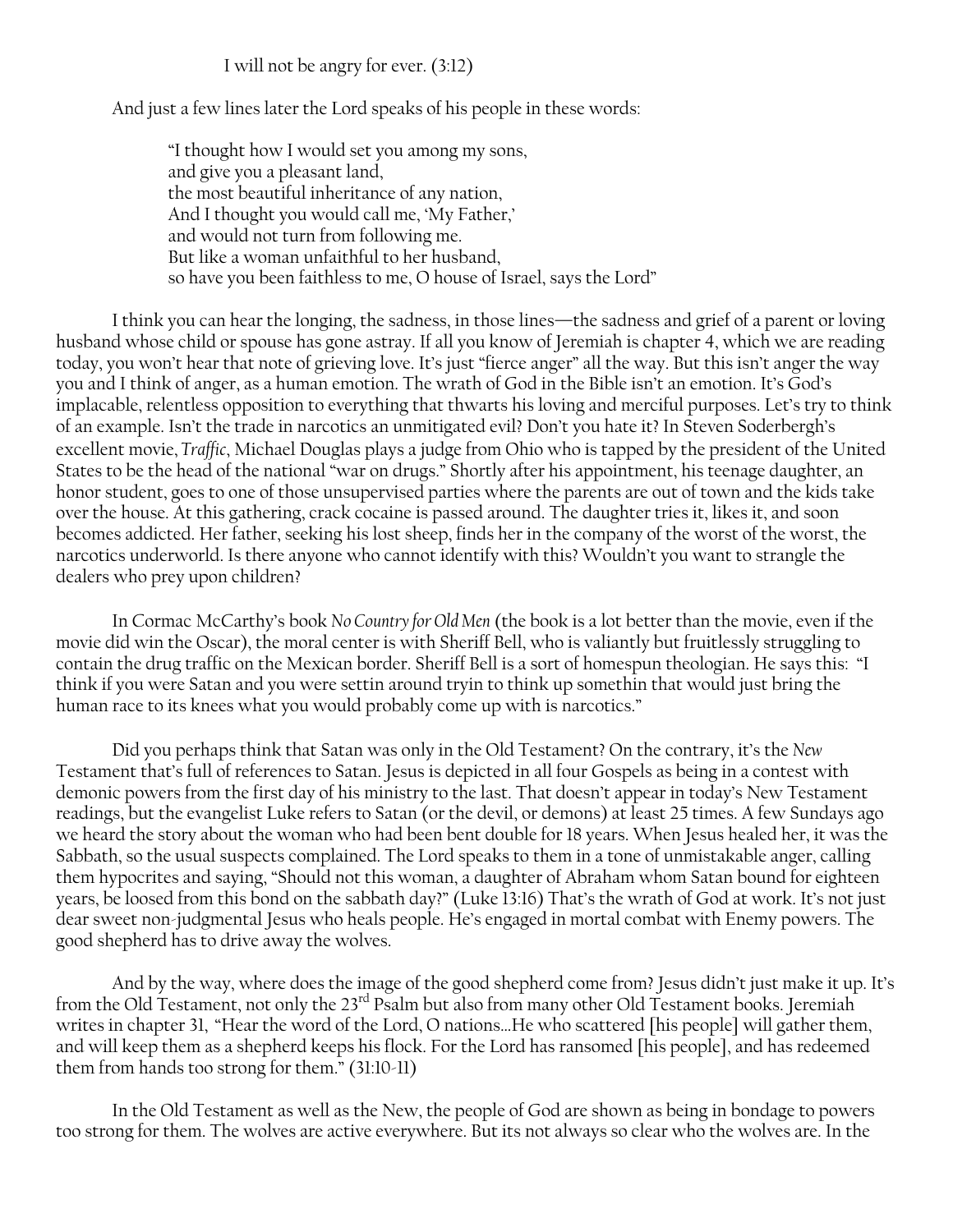movie *Traffic*, it's clear that the narcotics trade depends not only on the iniquitous cartels and dealers, but also on the complicity of a lot of supposedly good people—police, lawmakers, public servants—and the adult consumers, who know exactly what they are doing. It's not always so easy to divide up the population into sheep and wolves. You know the saying, "He's his own worst enemy." Well, in a sense we are all our own worst enemy.

There's a lot of *impunity* involved in the narcotics trade. Impunity is an important word. In an up-to-theminute context, the excruciating dilemma of what to do about Syria is related to impunity. If poison gas is used to kill 1400 people, including many women and young children in violation of international law and no one is called to account for it, that's impunity. Wherever you have impunity, you have exploitation, lawlessness, chaos, violence, murder. But it is not at all clear what we should do to punish the perpetrators in Syria. More of the American people every day are added to the list of those opposed to our getting involved. Justice in this world is very hard to come by. It is even harder to figure out how to temper justice with mercy. Finding the right balance of justice and mercy is a very tricky thing.

In this culture of ours that doesn't like to hear any suggestion that God executes judgment, we are still fascinated with issues of justice. We follow legal trials with intense interest. The George Zimmerman trial was one of the most important cultural events of this decade so far. Was justice served? It depends on where you stand. An African-American friend said that when he heard the verdict, he wept. Both sides looked for a fair and equitable judgment, but it may be that such an outcome is impossible in this racially charged society of ours.

The message of the Bible taken as a whole, Old and New Testaments together, is that God stands both inside and outside the human perspective. He stands inside it because God understands us better than we understand ourselves; in his Son Jesus Christ, he *became* us. But at the same time, God stands above and beyond all of our human perspectives. Abraham Lincoln understood this. In his immortal Second Inaugural Address, he spoke of the North and the South, the two warring sides in the Civil War. Both sides read the same Bible, both sides prayed to the same God. Both could not be right. One must be wrong. But suppose the Lord had a purpose of his own, one that encompassed both sides and transcended them both? That is what Lincoln concluded, as he quoted Psalm 19:9: "The judgments of the Lord are true and righteous altogether."

The book of Jeremiah is one of the most powerful in the Bible—which is saying quite a lot—but it's difficult to follow, because it flips back and forth between judgment and redemption in a somewhat disorderly fashion. It's rather like human history, when you think about it. What God sees when he looks at the creation he has made is a human race repeatedly being brought to the brink of ruin, and his proper face toward that is "fierce anger." The whole Bible is constructed around the idea that the human race is fallen away from its original perfection and bent on self-destruction. In some ways this is even clearer in the New Testament than in the Old. We need to be saved from ourselves, redeemed from "powers too strong for us." Our lives, like Jeremiah's book, are full of pulling and hauling first in one direction and then another. The difference between God's perspective on this and ours is that God has a purpose for good in it all, and his purpose cannot be defeated. Therefore the judgments of God, like Jesus' condemnation of the Pharisees—the best men of their society—are balanced perfectly between justice and mercy. We do not have two gods, one of justice and one of mercy. We have one God, whose judgments are true and righteous altogether. And the difference between human judgment and God's judgment is that God's judgment begins in mercy, continues in mercy, and ends as the world he made will end—in mercy, according to his gracious promise.

Think of yourself. Somewhere in your life there is something you don't want others to know. You would be judged for it if they knew. I had a friend and colleague, a powerful preacher and teacher, who was fond of saying, "I don't want justice! I want mercy!" He was an honest man. He knew where he stood before God. But he also knew that a world without justice, a world of impunity, would be hell. Quite literally, hell: a domain where lawlessness and cruelty would be unrestrained. This, according to the story of our "first disobedience" in